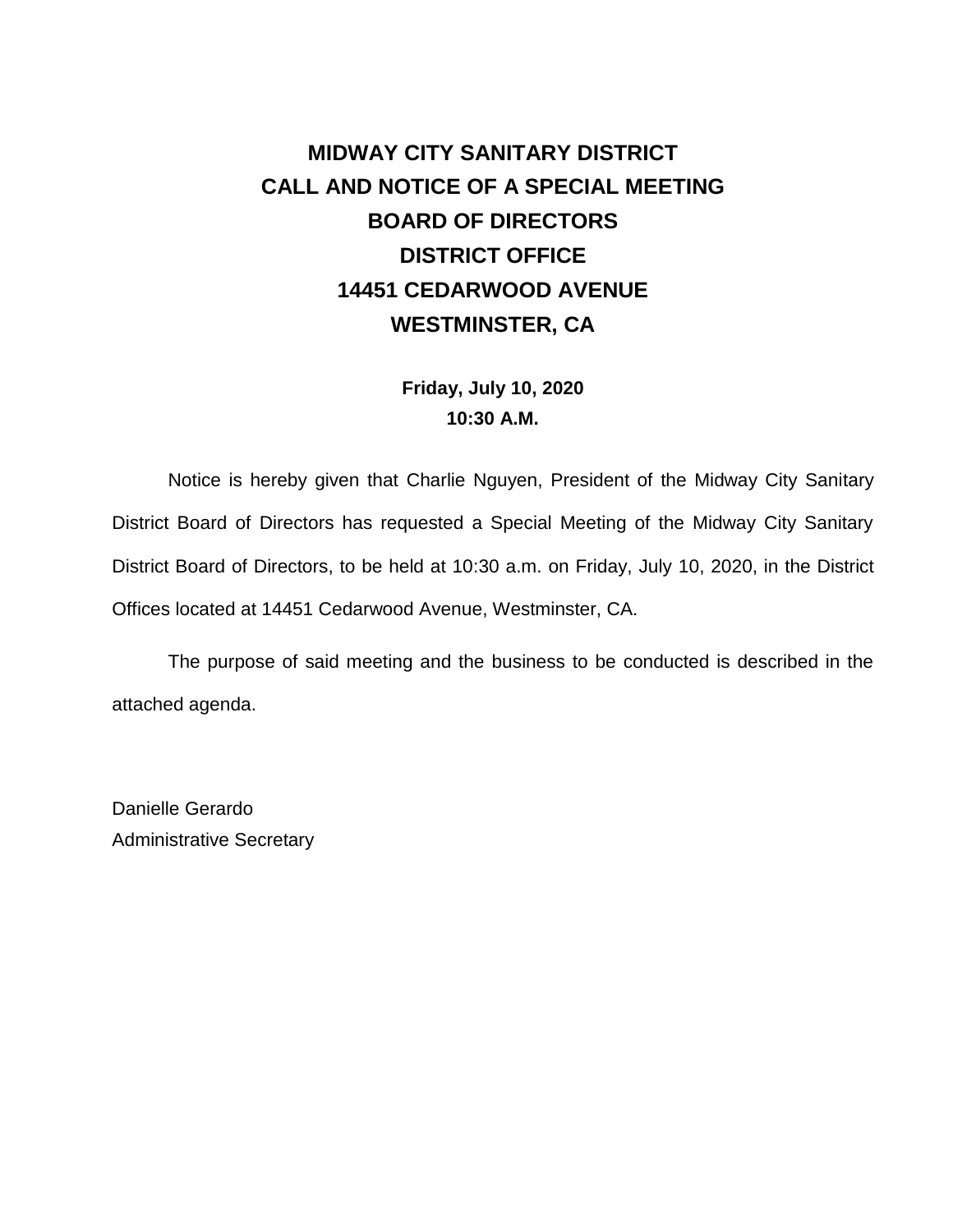**MIDWAY CITY SANITARY DISTRICT SPECIAL MEETING BOARD OF DIRECTORS DISTRICT OFFICE 14451 CEDARWOOD AVENUE WESTMINSTER, CA**

**TELECONFERENCE MEETING CALL IN https://global.gotomeeting.com/join/238052181 # 1-866-899-4679/ACCESS# 238052181**

**AGENDA PACKETS ARE AVAILABLE AT THE DISTRICT OFFICE ADDRESS ABOVE. YOU MAY ALSO OBTAIN A COPY OF THE AGENDA PACKET BY EMAILING US AT [INFO@MCSANDST.COM](mailto:INFO@MCSANDST.COM) OR BY CALLING THE DISTRICT AT (714)893-3553**

> **Friday, July 10, 2020 10:30 A.M.**

#### **COVID-19 PUBLIC SERVICE ANNOUNCEMENT**

**THIS MEETING WILL BE CONDUCTED VIA TELECONFERENCING PURSUANT TO THE PROVISIONS OF THE GOVERNOR'S EXECUTIVE ORDER WHICH SUSPENDS CERTAIN REQUIREMENTS OF THE RALPH M. BROWN ACT. MEMBERS OF THE PUBLIC WHO WISH TO COMMENT ON MATTERS BEFORE THE BOARD, IN LIEU OF DOING SO TELEPHONICALLY OR IN PERSON, MAY SUBMIT COMMENTS BY EMAILING [INFO@MCSANDST.COM](mailto:INFO@MCSANDST.COM) NO LATER THAN 3:00 P.M. THE DAY BEFORE THE MEETING. THE COMMENTS WILL BE PROVIDED TO THE BOARD AS PART OF THE MEETING RECORD AND MADE AVAILABLE TO THE PUBLIC. IN LIGHT OF HEALTH RISKS ASSOCIATED WITH COVID-19, MEMBERS OF THE PUBLIC ARE STRONGLY ENCOURAGED TO PARTICIPATE IN THIS MEETING TELEPHONICALLY AND TO CONSIDER VERY CAREFULLY BEFORE ATTENDING THIS MEETING IN PERSON. MEMBERS OF THE PUBLIC ATTENDING IN PERSON WILL BE ASKED TO MAINTAIN A SIX-FOOT DISTANCE FROM OTHERS. PLEASE DO NOT ATTEND THIS MEETING IN PERSON IF YOU HAVE TESTED POSITIVE FOR CORONAVIRUS (COVID-19), IF YOU ARE EXPERIENCING SYMPTOMS SUCH AS COUGHING, SNEEZING, FEVER, DIFFICULTY BREATHING OR OTHER FLU-LIKE SYMPTOMS, OR IF YOU HAVE HAD DIRECT CONTACT WITH SOMEONE WHO HAS TESTED POSITIVE FOR CORONAVIRUS OR IS EXPERIENCING SUCH SYPMTOMS.** 

#### **A G E N D A**

#### *OUR MISSION STATEMENT*

*THE BOARD OF DIRECTORS AND EMPLOYEES OF MIDWAY CITY SANITARY DISTRICT WORK DILIGENTLY TO PROVIDE SEWER AND SOLID WASTE SERVICES TO THE RESIDENTS OF THE DISTRICT. OUR TOP PRIORITY IS TO ACCOMPLISH THIS IN AN ETHICAL, EFFICIENT, AND COST-EFFECTIVE MANNER THAT WILL PROTECT THE HEALTH AND SAFETY OF THOSE WE SERVE.*